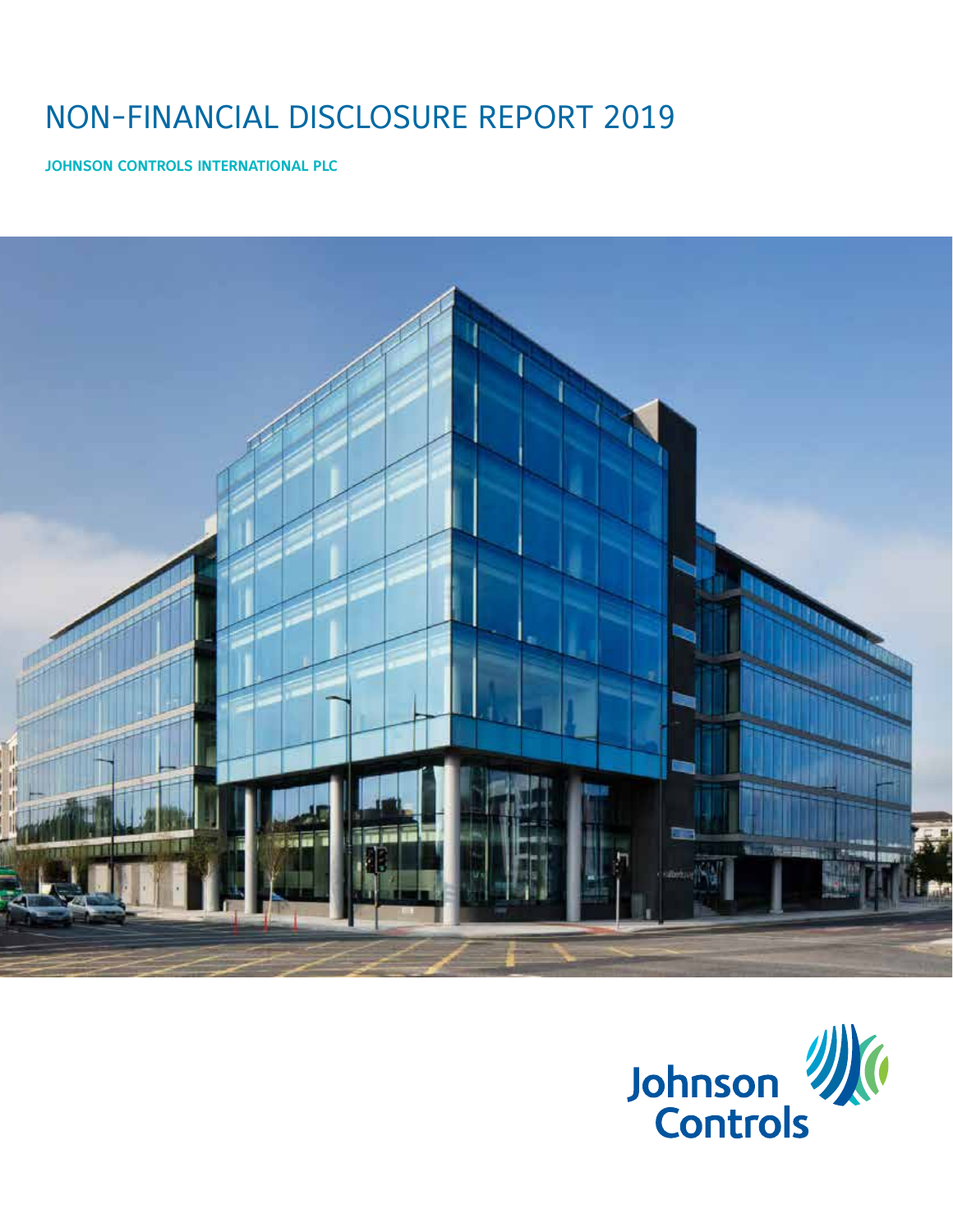

## **INTRODUCTION**

Sustainability is an integral part of our vision and values. At Johnson Controls, our commitment to sustainability dates back to our roots. In 1885, Warren Johnson launched a company to explore new ways to harness and conserve precious energy resources. In doing so, he also launched a tradition of customer-focused innovation — a tradition that has inspired thousands of employees for more than 130 years and that continues to drive the success of Johnson Controls.

Our company's sustainability efforts are guided by our leadership's "triple bottom line" philosophy focused on achieving economic prosperity, social responsibility, and environmental stewardship. We believe balanced management attention to profit, people, and the planet will result in the greatest long-term benefit for our customers, employees, shareholders, and society as a whole.

Implementation of Johnson Controls' 2025 Sustainability Strategy is led by our Global Sustainability Council, which is responsible to the Chief Executive Officer and the Executive Committee. The Public Affairs department has responsibility for directing sustainability and corporate responsibility initiatives in partnership with specialist departments and regional organizations.

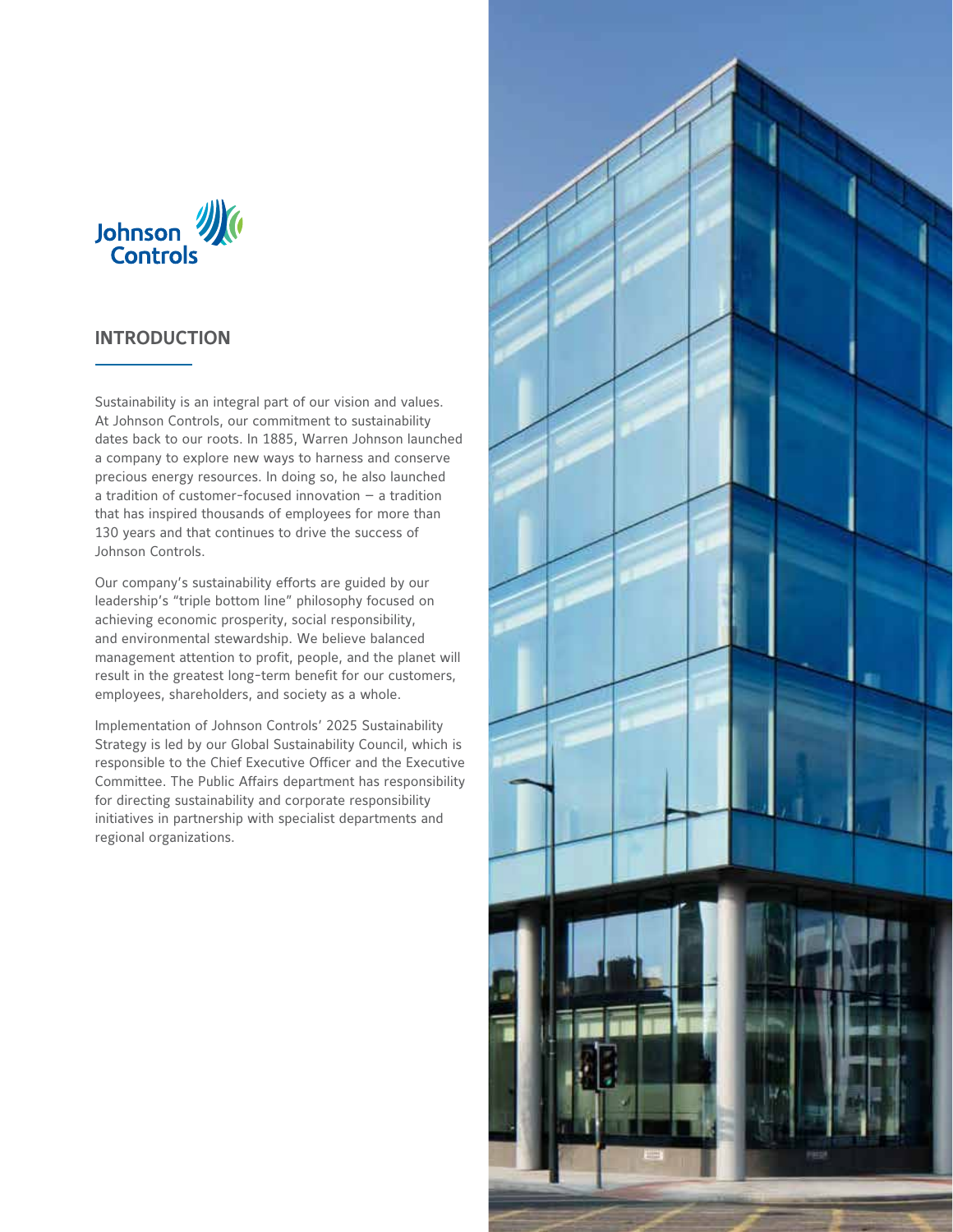

## **BUSINESS MODEL**

Johnson Controls International plc ("the Company") headquartered in Cork, Ireland, is a global diversified technology and multi-industrial leader serving a wide range of customers in more than 150 countries. The Company creates intelligent buildings, efficient energy solutions, integrated infrastructure and next generation transportation systems that work seamlessly together to deliver on the promise of smart cities and communities. The Company is committed to helping our customers win and creating greater value for all of its stakeholders through strategic focus on our buildings and energy growth platforms.

The Building Technologies & Solutions ("Buildings") business is a global market leader in engineering, developing, manufacturing and installing building products and systems around the world, including HVAC equipment, HVAC controls, energy-management systems, security systems, fire detection systems and fire suppression solutions.

The Buildings business further serves customers by providing technical services (in the HVAC, security and fire-protection space), energy-management consulting and data-driven solutions via its recently launch data-enabled business. Finally, the Company is a North American market leader in residential air conditioning and heating systems and a global market leader in industrial refrigeration products.

The Power Solutions business is a leading global supplier of lead-acid automotive batteries for virtually every type of passenger car, light truck and utility vehicle. The Company serves both automotive original equipment manufacturers ("OEMs") and the general vehicle battery aftermarket. The Company also supplies advanced battery technologies to power start-stop, hybrid and electric vehicles.

*Johnson Controls publishes an annual sustainability report in accordance with the guidelines of the Global Reporting Initiative ("GRI"). We also report to CDP and the United Nations ("UN") Global Compact, and we align our activities with the UN Sustainable Development Goals. These reports and our public sustainability and human rights policies, awards and commitments are available on the company website:* 

*https://www.johnsoncontrols.com/corporate-sustainability.*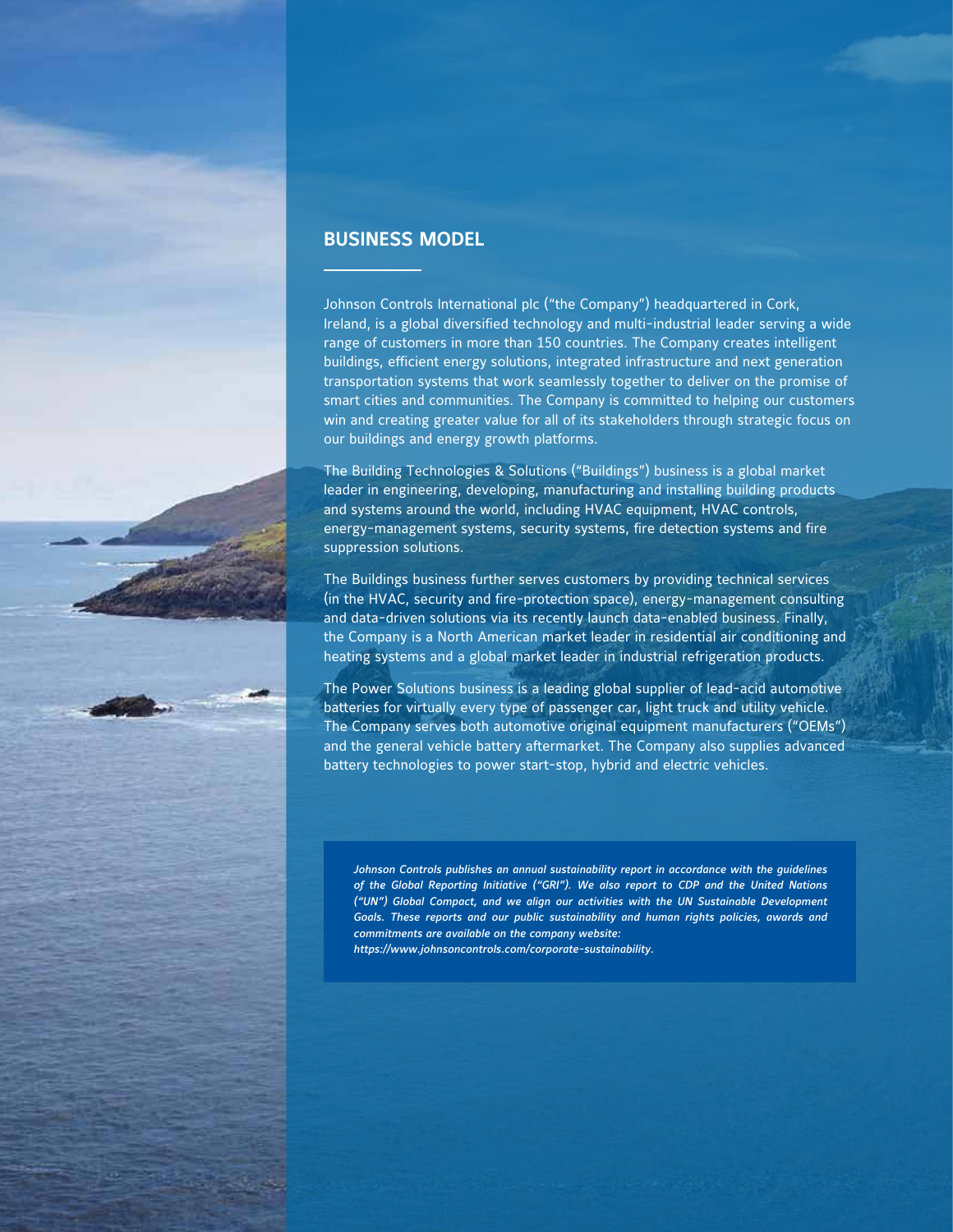# **RISK MANAGEMENT**

We govern our enterprise risks and opportunities through a robust risk management and mitigation program. Our Board of Director's role in risk oversight is consistent with our leadership structure, with management having day-to-day responsibility for assessing and managing our risk exposure and the Board and its committees providing oversight in connection with those efforts, with particular focus on the most significant risks we face. The Board performs its risk oversight role in several ways. Board meetings regularly include strategic overviews by the CEO that describe the most significant issues, including risks, affecting us. In addition, the Board is regularly provided with business updates from our business unit leaders, and updates from the General Counsel and other functional leaders. The Board reviews the risks associated with our financial forecasts, business plan and operations. These risks are identified and managed in connection with Johnson Controls' enterprise risk management ("ERM") process.

The Company's ERM process provides the enterprise with a common framework and terminology to ensure consistency in identification, reporting, analytics

and management of key risks. It is also linked to the strategic planning process, compliance and internal audit and includes a formal process to identify and document the key risks to Johnson Controls perceived by a variety of stakeholders in the enterprise. The results of the ERM process are presented to the Board at least annually. In addition, a Risk Committee oversees the ERM program by providing feedback, guidance and direction on the process, procedures and results and will escalate any new risks that should be elevated to the Executive Committee.

As a global multi-industrial company, we face a range of risks, including general economic, credit and capital market conditions risks, regulatory risk, global climate change risk, social and employee matters, and several other risks which are set forth in our Irish Statutory Reports for Fiscal 2018.

In addition, we have key teams in place to oversee and advise our sustainability risks and opportunities. They include our Executive Committee, Executive Leadership Team, Global Sustainability Council, Purchasing Leadership Team, and specialized committees and management groups.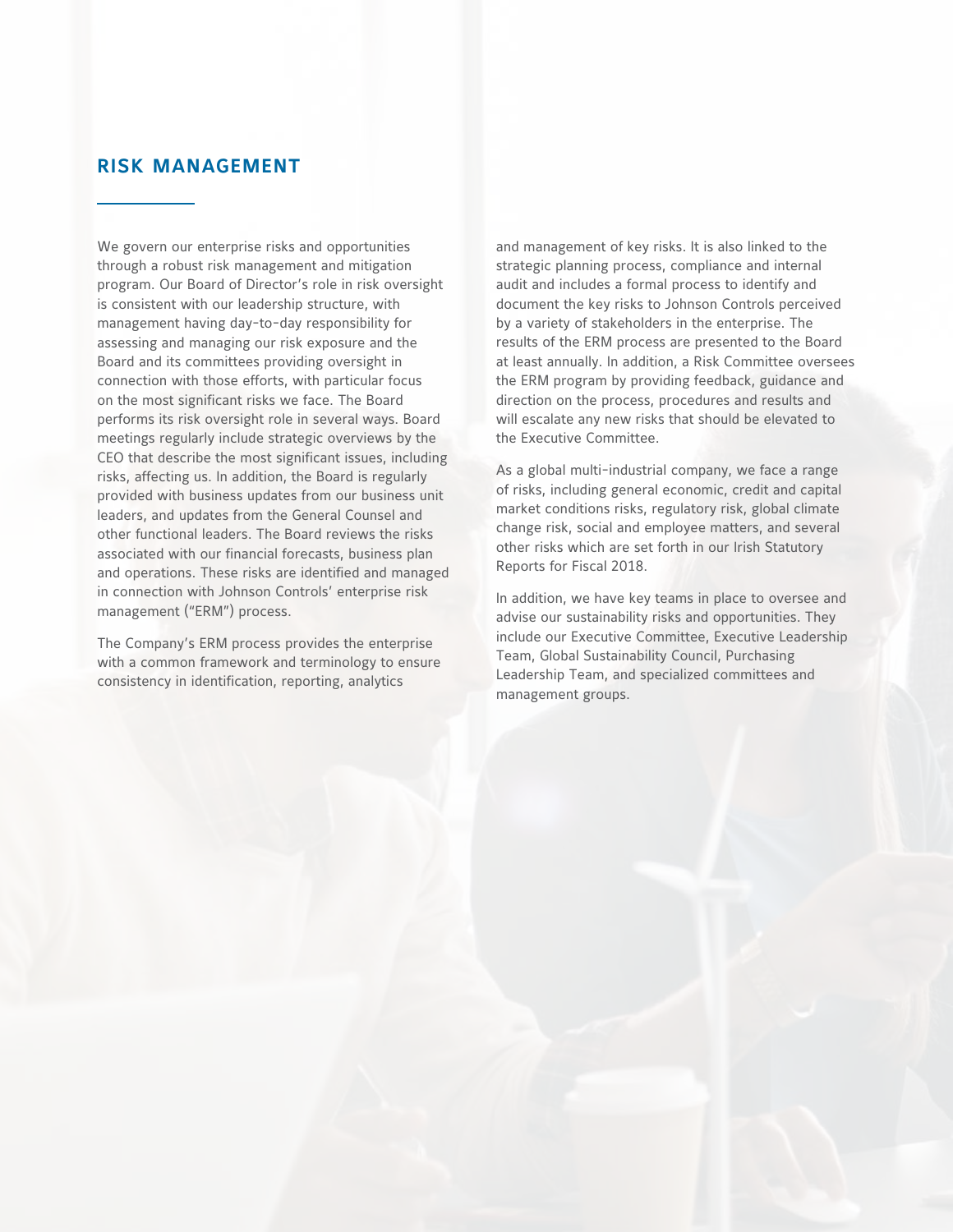## **ENVIRONMENTAL**

We are committed to improving the environmental performance of our global operations. Johnson Controls is committed to transparency and has publicly reported sustainability data since 2002.

Most recently, the merger of Johnson Controls with Tyco International was a change in our company profile material enough that in 2017, the leadership approved a new enterprise-wide 2025 Sustainability Strategy. This strategy drives sustainability across our value chain by focusing on our products and services, people, partnerships, operational performance and governance. As part of this new strategy, we are committing to new, ambitious goals for greenhouse gas emissions, energy, water, waste, safety and diverse spend from a 2017 baseline. These goals aim to improve our operational excellence, reduce our exposure to climate change risks, reduce our reliance on natural resources, and minimize costs.

## **ENERGY AND EMISSIONS**

To achieve our 2025 goals of 25% reductions in both energy and emissions intensity, we rigorously evaluate our energy use at a facility and global level. Energy and waste improvement is built into our Johnson Controls Manufacturing System ("JCMS"), which among other things defines progressive levels of maturity in facility management. We conduct energy hunts in all manufacturing facilities, to identify savings measures.

We continuously seek costcompetitive lower-carbon purchased electricity and other energy. We have on-site renewable energy in some of our locations and in 2018, we began an initiative to increase the percentage of renewable energy in our purchased energy portfolio. All three of our corporate headquarters buildings, in Glendale, Wisconsin; Cork, Ireland and Shanghai, China, are LEED certified.

Nearly a quarter of our GHG emissions result from our vehicle fleet. We annually analyze our transportation supply chain to improve cost structure and reduce energy use. Over time, we are systematically changing our fleet vehicles, utilizing higher fuel economy and electric vehicles

where appropriate. We also optimize our logistics and our packaging in order to decrease weight and increase load factors.

#### **WATER**

Our goal is to reduce water consumption by 10% at our water-stressed facilities by 2025. We conducted a detailed analysis identifying which of our locations are in water stressed areas. We measure consumption in both our manufacturing and office buildings, detect and repair water leaks, recalibrate flow meters, and deploy water-saving technologies.

#### **WASTE**

Our goal is that 25% of Johnson Controls manufacturing locations will be certified landfill-free by 2025. Every location is encouraged to eliminate the disposal of waste sent to landfill to the extent feasible. This year we reached a milestone of a total 17 manufacturing locations that have a 100% diversion rate and are certified as zero-landfill.

#### **CLIMATE CHANGE**

Johnson Controls provides a range of innovative, sustainable,

clean technologies that help our customers adapt to climate change, use fewer resources, protect the environment, and reuse and recycle materials.

We believe that action on climate change is needed, and that a complementary set of marketbased policies will be necessary to increase deployment of energy efficiency, accelerate emission reductions and reduce the overall cost of compliance to businesses and consumers.

Climate change effects, such as extreme weather conditions, could impact our business. For example, the demand for our products and services, such as heating and air conditioning equipment and automotive replacement batteries, may be affected by changing weather conditions. Climate changes could also impact the availability and price of materials needed for manufacturing and could increase insurance and other operating costs. These factors may influence our decisions to construct new facilities or to maintain existing facilities in areas prone to physical climate risks. We could also face indirect financial risks passed through supply chain disruptions due to physical climate changes.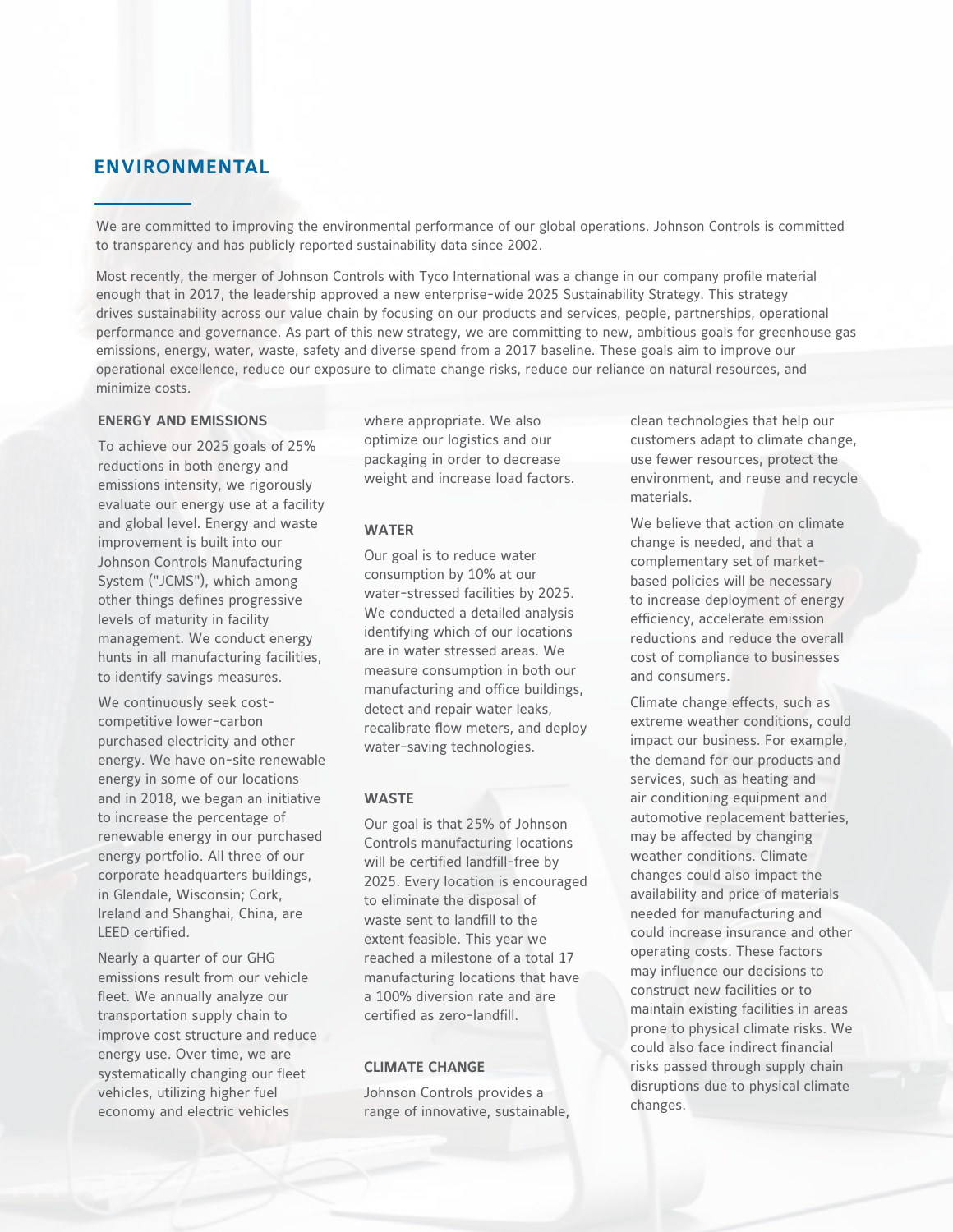# **CLIMATE COMMITMENTS AND PARTNERS**

## **"WE ARE STILL IN" BUSINESS COMMITMENT TO PARIS AGREEMENT**

More than 1,800 companies, from Fortune 100 companies to small familyowned businesses, stand shoulder-to-shoulder with hundreds of governors, mayors, university presidents and faith leaders — bound by their shared commitment to help the U.S. meet its emissions reduction goals under the Paris Agreement.

## **THE CLIMATE GROUP: EP100**

EP100 is a global, collaborative initiative of influential businesses that pledge to double their energy productivity.

## **GLOBAL ALLIANCE FOR ENERGY PRODUCTIVITY**

The Global Alliance for Energy Productivity launched in 2015 with the goal of doubling global energy productivity to improve economic performance and growth; facilitate energy access around the world; reduce greenhouse gas emissions; drive technological innovation; increase the reliability and security of energy infrastructure.

#### **SCIENCE BASED TARGETS**

Johnson Controls announced our commitment to setting science based targets by 2020 at the Global Climate Action Summit in September 2018. We are one of the first 500 companies globally to make this commitment.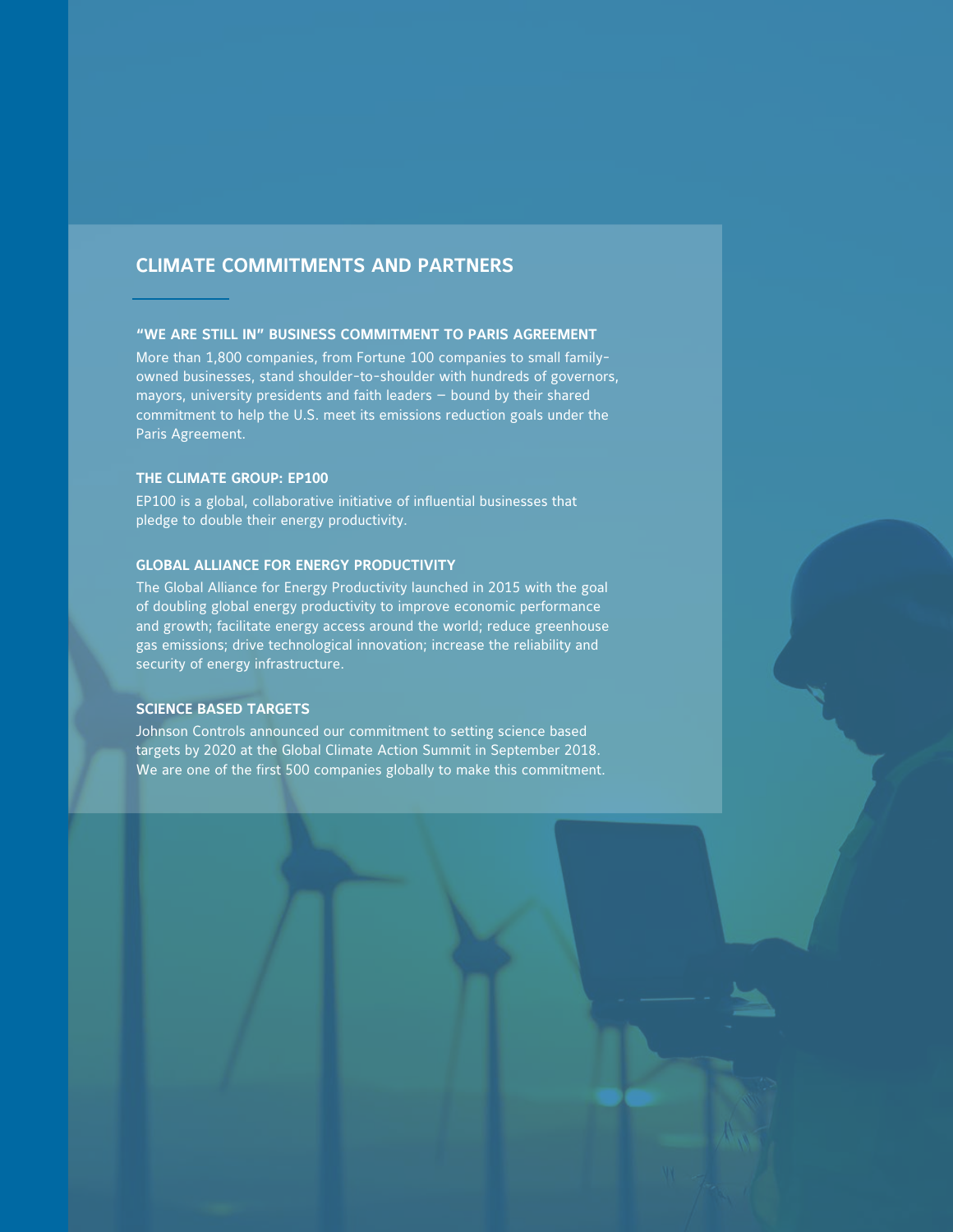# **DELIVERING SUSTAINABILITY TO OUR CUSTOMERS**

We create intelligent buildings, efficient energy solutions, and integrated systems that work seamlessly together to deliver on the promise of smart cities and communities. To date, Johnson Controls has completed over 52 million square feet of certified green building space for our customers around the world.

#### **ENERGY EFFICIENT TECHNOLOGY**

Johnson Controls has the largest portfolio of HVAC equipment in the world, providing efficient, reliable solutions for virtually any building - vintage or new, large or small, office or residence, hospital, hotel or school - anywhere in the world. Our equipment – chillers, heat pumps, air conditioning systems, variable refrigerant flow systems, condensers, and industrial refrigeration - leads the market in energy efficiency and quality. Our products help our customers make their buildings comfortable and meet their sustainability goals.

*The revolutionary YORK® YZ magnetic bearing centrifugal chiller is the most efficient low global-warming potential chiller in the world. The YZ chiller is fully optimized for ultimate performance with a next generation low-GWP (global warming potential) refrigerant, delivering superior real-world performance, lower cost of ownership and a new definition of sustainability. YZ chillers offer 35% better efficiency than conventional centrifugal chillers. This system also offers up to 60% lower refrigerant charge than traditional systems available in the market.*

## **ENERGY RETROFITS**

We help our customers achieve energy savings through the implementation of Energy Performance Contracting and other financed performance-based buildings projects. Through these projects, we deploy equipment upgrades and management services to deliver guaranteed energy savings. These projects also help customers achieve GHG reductions. Since January 2000, our efforts helping our customers save energy through performance contracting have resulted in a reduction of more than 27.9 million metric tons CO2e.

#### **RENEWABLE ENERGY OFFERINGS**

In response to increasing global demand for renewable energy, Johnson Controls has expanded its product and service offerings to include elements of solar, biomass, wind, waste-to-energy, landfill gas to energy, geothermal, combined heat & power and other renewable sources as energy supply options for customers.

#### *Fortune Magazine names Johnson Controls to 2018 Change the World list*

*Helping the University of Hawai'i Maui College move toward generating 100 percent renewable energy on site has earned Johnson Controls a #30 ranking on the 2018 Fortune Magazine Change the World list. Our solar + distributed energy battery storage solution will help the University of Hawai'i generate more than \$79 million in savings across five campuses. By 2019, the UH Maui College campus will be one of the first campuses in the U.S. with the ability to eliminate fossil fuel consumption. The project is one of the largest total behind-the-meter deployments of battery storage in the United States.* 

## **BUILDING MANAGEMENT SYSTEMS**

Our intelligent BMS technologies collect and analyze data, then provide insights on how to improve and control a building's efficiency and productivity. Our advanced technologies provide essential instrumentation and control, reducing environmental impacts, saving energy, lowering operational costs, and enabling productive and secure environments.

## **SAFETY & SECURITY**

Johnson Controls is a leader in integrated building security systems and solutions to keep environments safe and protected. Our access control, fire detection, mass notification, and video surveillance solutions safeguard buildings and people. Our fire suppression products protect what matters most in the event of a fire.

*Johnson Controls newly released GLAS smart thermostat monitors and reports indoor and outdoor air quality. Indoors, GLAS provides real-time reporting on relative humidity, total volatile organic compounds, and equivalent carbon dioxide levels. Outdoors, GLAS provides real-time reporting on allergens, UV index, and the air quality index, including ozone.*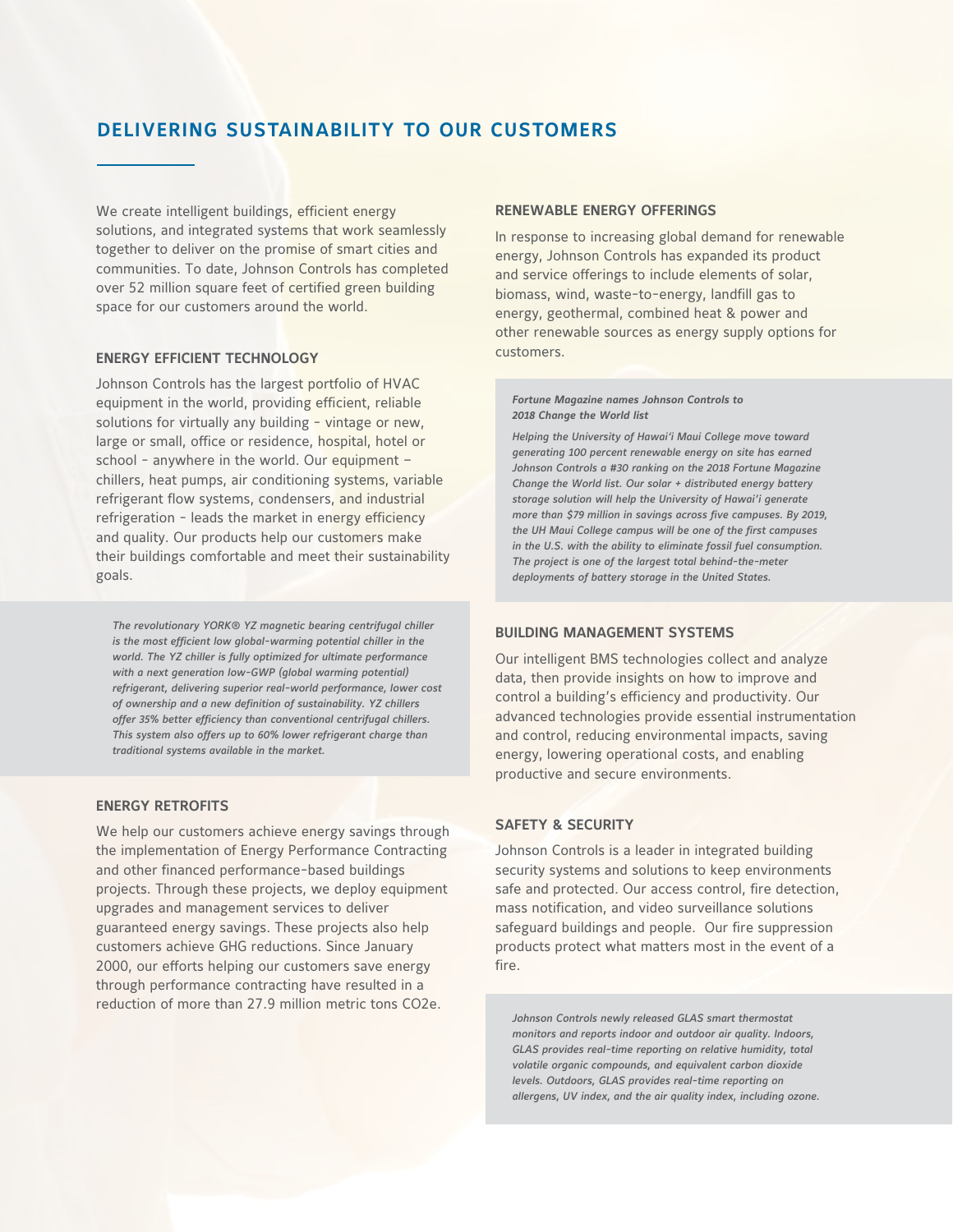#### **ENVIRONMENTAL KEY PERFORMANCE INDICATORS**

| <b>ENERGY</b>        |                                 | <b>Unit of Measure</b>                         | 2018       | 2017       | 2016       | 2015       |
|----------------------|---------------------------------|------------------------------------------------|------------|------------|------------|------------|
|                      | Energy Intensity (ratio)        | Gigajoules per Million USD in revenue          | 659        | 677        | 540        | 551        |
|                      | <b>Total Energy Saved</b>       | Gigajoules                                     | 101,395    | 204.823    | 310.374    | 114,255    |
|                      |                                 |                                                |            |            |            |            |
| <b>EMISSIONS</b>     |                                 |                                                | 2018       | 2017       | 2016       | 2015       |
| Direct (Scope 1)     |                                 | Metric tons CO2e                               | 1,032,520  | 1,032,487  | 826,050    | 874,549    |
|                      | Indirect (Scope 2)              | Metric tons CO2e                               | 1,278,279  | 1,348,133  | 1,701,447  | 1,630,006  |
|                      | Indirect (Scope 3)              | Metric tons CO2e                               | 27,827,200 | 28,582,400 | 35,327,000 | 40,031,000 |
|                      | GHG Total (Scope 1+2+3)         | Metric tons CO2e                               | 30,137,999 | 30,963,020 | 37,854,497 | 42,535,555 |
| <b>GHG</b> Intensity |                                 | Metric tons CO2e per<br>Million USD in revenue | 74         | 79         | 69         | 69         |
|                      | <b>Total GHG reductions</b>     | Metric tons CO2e                               | 55,639     | 99,982     | 47,047     | 15,783     |
|                      |                                 |                                                |            |            |            |            |
| <b>WATER</b>         |                                 | <b>Unit of Measure</b>                         | 2018       | 2017       | 2016       | 2015       |
|                      | Total water withdrawal          | Cubic meters                                   | 7,687,045  | 7,372,382  | 8,508,609  | 8,165,748  |
|                      |                                 |                                                |            |            |            |            |
| <b>WASTE</b>         |                                 |                                                | 2018       | 2017       | 2016       | 2015       |
|                      | Non-Hazardous Waste Total       | <b>Metric Tons</b>                             | 152,494    | 138,957    | 268,617    | 292,835    |
|                      | Hazardous Waste Total           | <b>Metric Tons</b>                             | 231,260    | 205,373    | 243,037    | 215,651    |
|                      | Total (Non-hazardous+Hazardous) | <b>Metric Tons</b>                             | 383,754    | 344,330    | 511,654    | 508,486    |
|                      |                                 |                                                |            |            |            |            |
|                      |                                 |                                                |            |            |            |            |

Environmental sustainability metrics for reported FY2018 include data from Building Technologies & Solutions, Power Solutions, and the Johnson Controls Hitachi joint venture. Indirect emissions (Scope 2) are market-based.

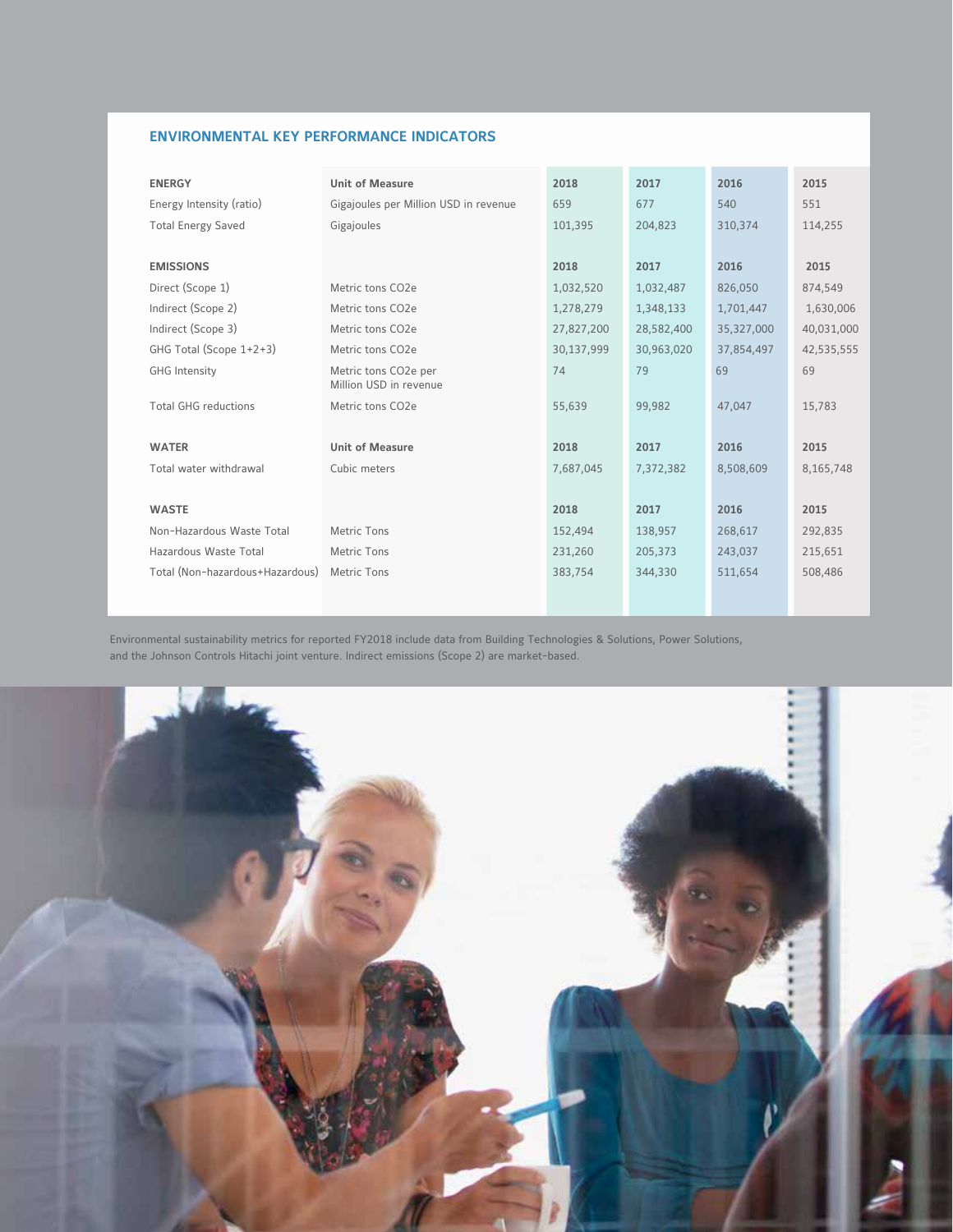# **SOCIAL**

#### **SUPPLIER SUSTAINABILITY**

Johnson Controls employs the Johnson Controls Sustainability Supplier Rating, a proprietary supplier questionnaire, to quantitatively measure our suppliers' sustainability programs. The survey contains questions related to human rights, working conditions, employee safety, energy management, carbon footprint, waste management, local and diversity sourcing, and overall environmental impact. It also asks if the supplier is publicly reporting data such as its greenhouse gas emissions and specifically asks if the supplier is disclosing its carbon emissions to the CDP global disclosure system. In addition to this survey, on site reviews of supplier operations may also occur as needed. The Johnson Controls' Sustainability Rating is part of the overall assessment of our suppliers.

*Detail on our supplier sustainability program can be found at: https://www.johnsoncontrols.com/suppliers/sustainability/ supplier-sustainability-rating*

## **SUPPLIER DIVERSITY**

Johnson Controls defines diverse suppliers as companies that are certified as owned, operated and controlled by minorities or women, and those designated by government agencies as small or disadvantaged businesses. Our diversity business initiative is directed by senior management and is integrated into our corporate strategy. Goal attainment and progress is reviewed and communicated throughout the organization on a monthly basis.

By incorporating diversity into our customer solutions, we economically equip entire communities and gain a competitive advantage. We expect our key suppliers to pursue similar initiatives. Since 1993, we have spent more than \$22 billion with certified diverse suppliers. Globally, we have included diverse and historically underutilized companies into more than 50 product and service categories to support our customer solutions.

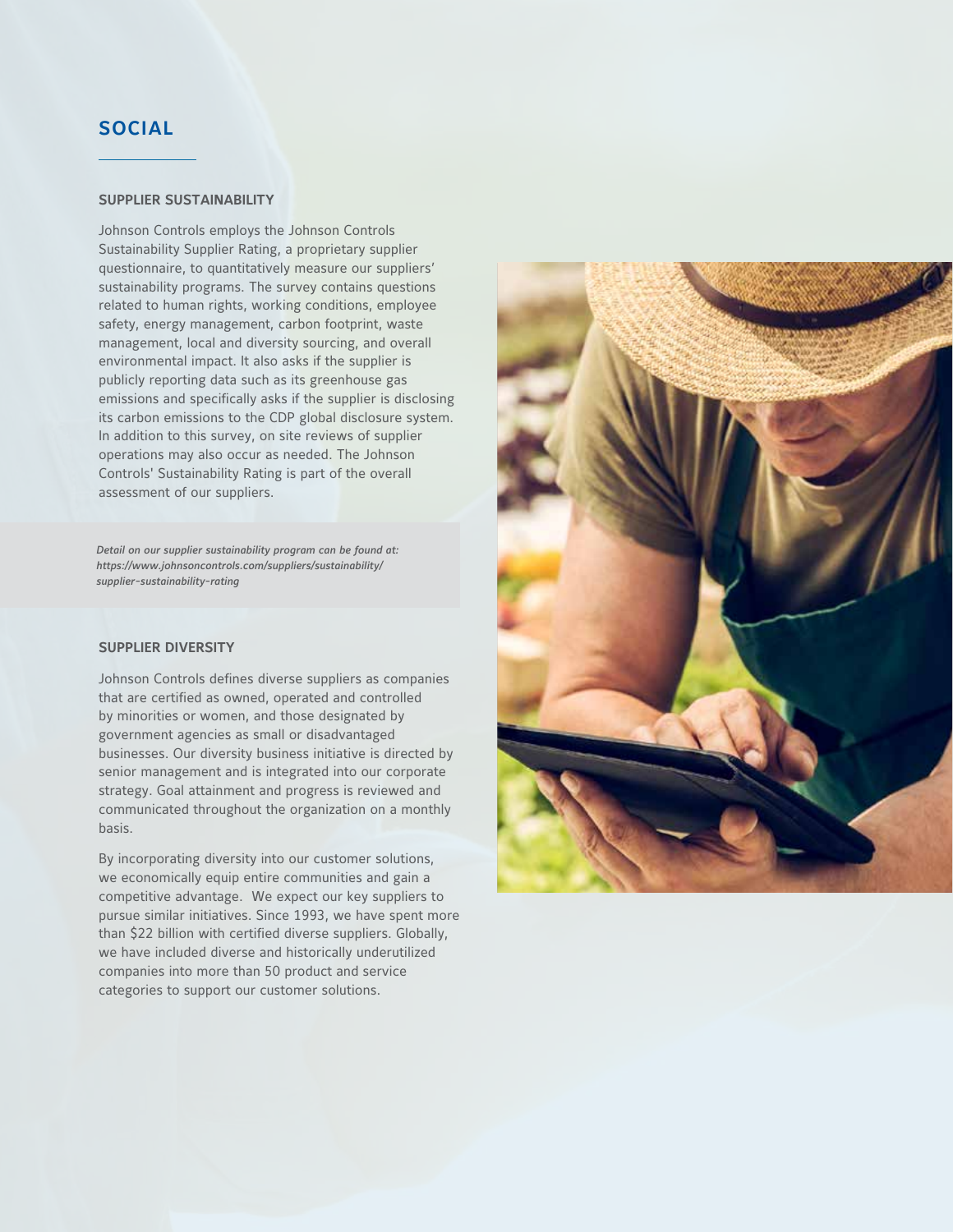# **EMPLOYEE MATTERS**

#### **HEALTH AND SAFETY**

Health and Safety is critical to Johnson Controls' success as a company. We are committed to a safe and healthy work environment for our employees, our vendors and contractors, our visitors and our communities. We maintain a Zero Harm vision for our Health and Safety programs worldwide.

Johnson Controls utilizes a mixture of Leading and Lagging Indicators to assess the Health and Safety performance of its operations. Lagging indicators include the OSHA Total Recordable Incident Rate ("TRIR") and the Lost Time (or Lost Workday) Incident Rate ("LTIR") based upon the number of incidents per 100 employees (or per 200,000 work hours).

| <b>INCIDENT CATEGORY</b>       | <b>EMPLOYEE CATEGORY</b> | 2018 | 2017     | 2016 | 2015 |
|--------------------------------|--------------------------|------|----------|------|------|
| Injury Rate (TRIR)             | <b>Total Workforce</b>   | 0.50 | 0.56     | 0.62 | 0.74 |
| Lost Days Rate (LTIR)          | <b>Total Workforce</b>   | 0.18 | 0.24     | 0.26 | 0.33 |
| <b>Work-Related Fatalities</b> | <b>Total Workforce</b>   |      | $\Omega$ | B    |      |

#### **DIVERSITY AND INCLUSION**

At Johnson Controls, our desire to win in business is matched by our desire and the effort we put forth in winning with our people. We create, develop, and fully leverage the strengths of our workforce to exceed customers' expectations, and meet our company growth objectives. Achieving these goals requires an organization committed to integrating processes that will drive and deliver desired results with an "all-in" approach. Diversity and inclusion is a fundamental part of the Johnson Controls strategy.

Progress starts at the top of our organization, where our commitment is realized through leadership examples, and communicated throughout the organization.

Initiatives to support our goals fall into these categories:

- Attract and retain the best talent across the globe to leverage a variety of perspectives, cultures and experiences for innovation.
- Maintain a workplace where employees are included and passionately engaged.
- Anticipate and manage culture, system, practices and compliance for scalable success.

For Johnson Controls, diversity and inclusion aren't just good in theory - they are foundational to our culture and vital to our long-term success. We can't do either without a focus on diversity of thought and full inclusion of all of our people.

Efforts globally include the signing of the European Union Diversity Charter and CEO Action for Diversity & Inclusion pledges as well as our participation in the Mexican Standard of Labour Equality and Non Discrimination accreditation.

We value and respect the diversity of our employees, officers, directors, suppliers, customers, and communities.

We build a culture of diversity and inclusion, and work to eliminate discrimination and harassment in all of its forms, including that related to color, race, gender, sexual orientation and gender identity, age, pregnancy, caste, disability, union membership, ethnicity, national origin or religious beliefs.

Our company is committed to providing equal opportunity in all of our employment and purchasing practices. This applies to hiring, salary, benefits, advancement, discipline, termination, and retirement.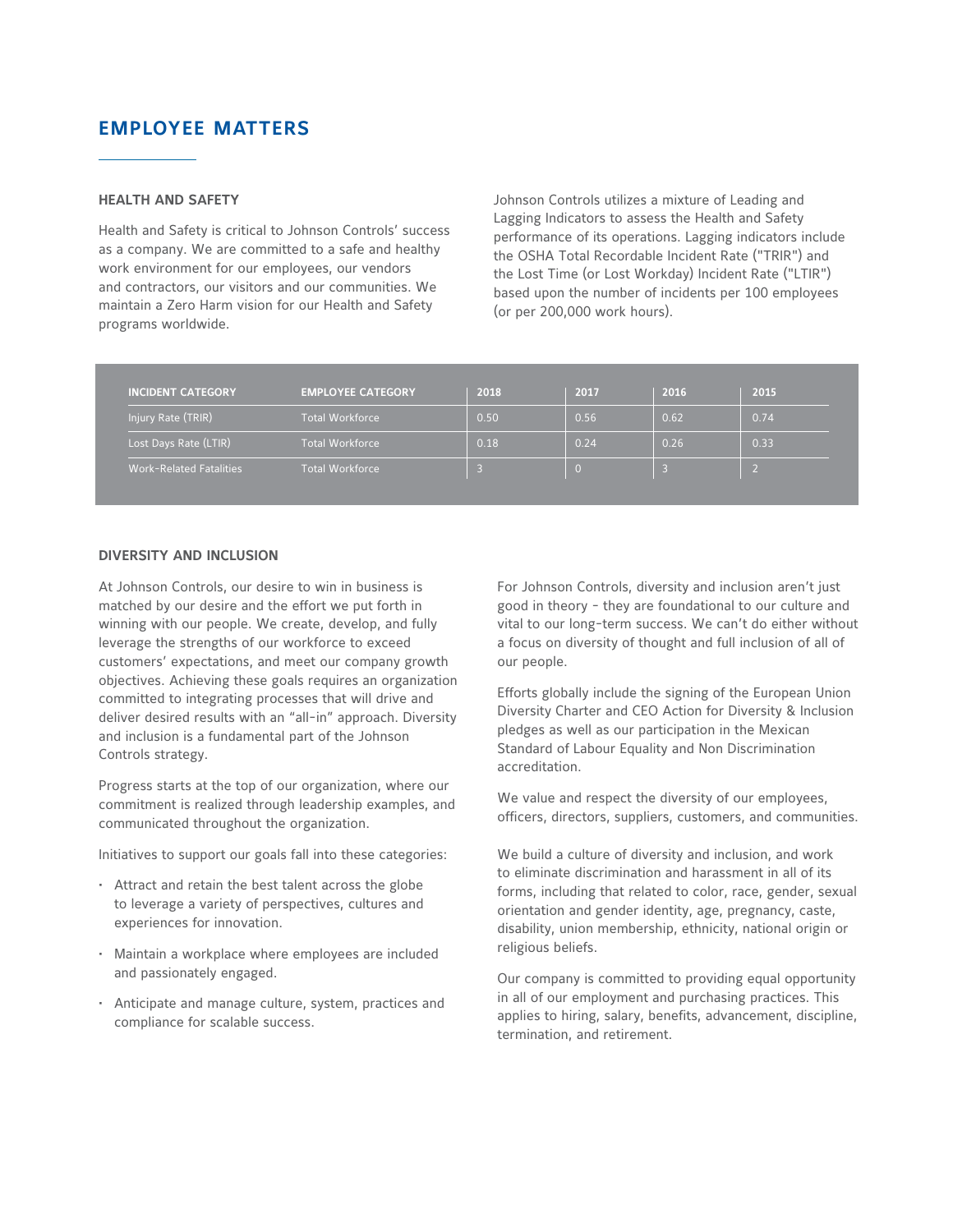|                                                               | <b>Male</b> |      | Female         |      | Minority*     |      | Age Groups  |               |             |
|---------------------------------------------------------------|-------------|------|----------------|------|---------------|------|-------------|---------------|-------------|
|                                                               | Number      | $\%$ | <b>Number</b>  | $\%$ | <b>Number</b> | $\%$ | <30 yrs old | 30-50 yrs old | >50 yrs old |
| <b>Board Members</b>                                          | 8           | 73%  | $\overline{3}$ | 27%  |               | 9%   | 0%          | 9%            | 91%         |
| <b>Total Employees</b>                                        | 92,705      | 78%  | 25,460         | 22%  | 12,375        | 22%  | 18%         | 57%           | 25%         |
| <b>Managers</b>                                               | 10,250      | 83%  | 2,174          | 18%  | 825           | 18%  | 3%          | 64%           | 33%         |
| * Designated by their countries as historically underutilized |             |      |                |      |               |      |             |               |             |

#### **BUSINESS RESOURCE GROUPS**

Integral to our overall strategy to create and sustain a diverse and inclusive workspace are business resource groups ("BRGs"). The BRGs are made up of employees with similar backgrounds, experiences or characteristics who share a common interest in professional development, improving corporate culture and business results. BRGs are employee driven, voluntary and open to all employees. Johnson Controls has more than 40 BRG chapters worldwide falling into ten categories: African American, Asia Pacific, LGBT&A, Linking International Needs & Knowledge, Emerging Leaders, Hispanic, Disabilities, Veterans, Women, and Sustainability.

#### **COMMUNITY ENGAGEMENT & PHILANTHROPY**

Through philanthropy and employee volunteer programs, we improve and strengthen the hundreds of communities we call home. Johnson Controls contributes millions of dollars annually and our employees give freely of their time, skills and energy. Over 85% of our volunteering and philanthropy efforts align with the U.N. Sustainable Development Goals. In 2018, Johnson Controls' corporate philanthropy efforts across the globe resulted in contributions of over \$14.3 million.

#### **GLOBAL EMPLOYEE VOLUNTEER PROGRAM**

Our employee volunteer program, Blue Sky Involve, helps Johnson Controls employees share their passion and expertise through community volunteer activities and strengthens their professional and leadership skills. Employees form volunteer groups and work with local non-profit organizations or schools to support education,

environmental stewardship or social service efforts. Since Blue Sky Involve launched in 2006, Johnson Controls employees have helped coordinate over 10,000 projects and volunteered 1.7 million hours on individual and Blue Sky Involve projects in local communities. In 2018, 3,850 employees formed 398 project teams and volunteered 28,800 hours, with their selected charities or schools receiving \$113,750 from Johnson Controls.

#### **COMMUNITY LEADERSHIP PROGRAM**

The Community Leadership Program strategically matches our leaders with community and charitable organizations who need board members. In FY18, more than 248 leaders represented our company on non-profit boards. Organizations included hospitals, universities, social service agencies and civic organizations. Program participants share visibility into the non-profit with the Johnson Controls Foundation so that fiscally sound decisions can be made in regard to grants and sponsorships.

#### **COMMUNITY SPONSORSHIPS**

Johnson Controls provides many organizations with financial sponsorship and coordinated volunteer efforts. By sponsoring community activities, Johnson Controls can support organizations not only financially, but also by lending the organization the Johnson Controls brand. Other companies and individuals are more likely to step forward in support because of Johnson Controls' strong record of due diligence. In FY18, Johnson Controls provided more than \$1.5 million in sponsorships to nonprofit organizations.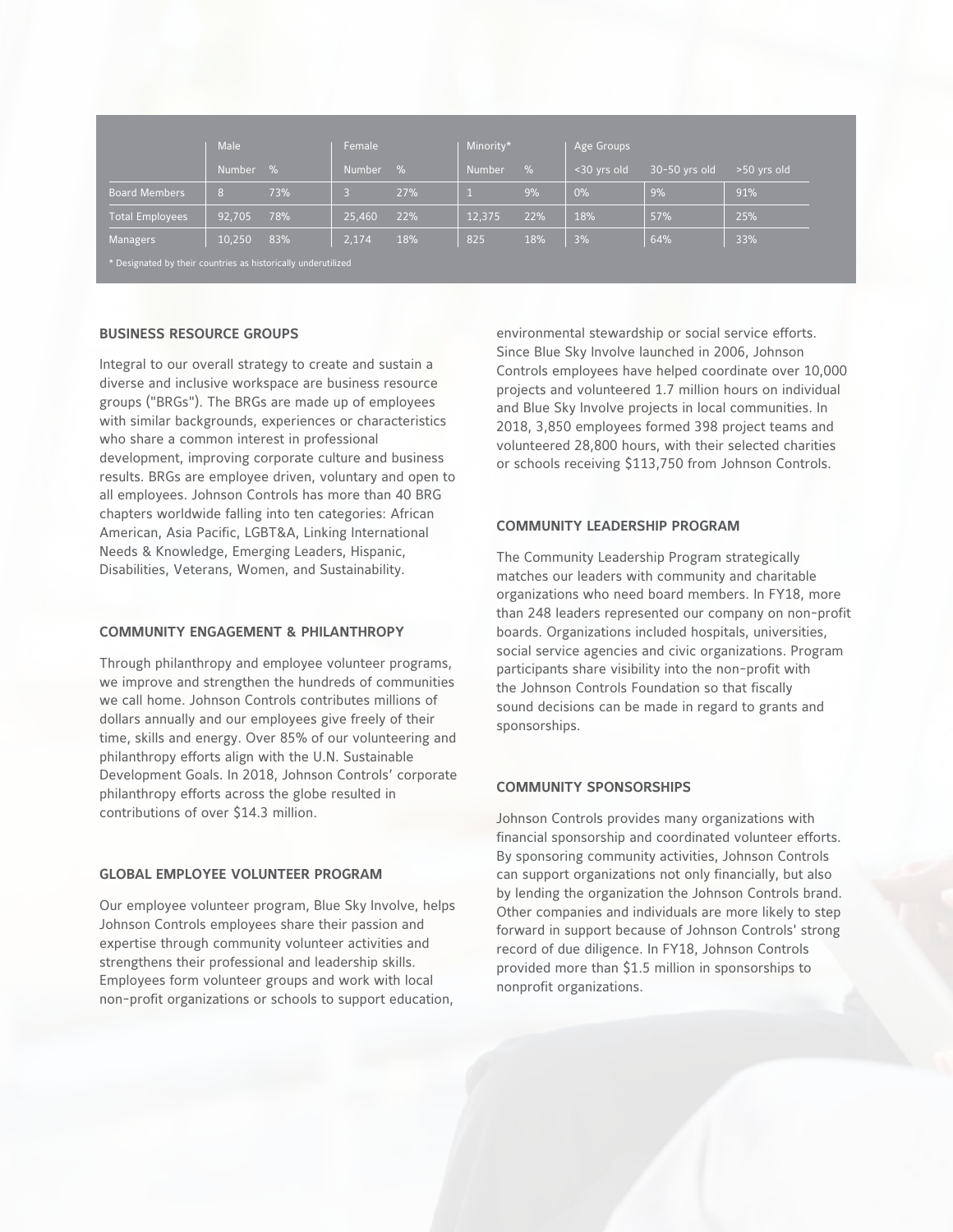#### **TRAINING & EDUCATION**

High performance at Johnson Controls is an outcome of a person's ability to change, adapt, and grow throughout his or her career. At Johnson Controls, the emphasis is on the value of real-life, real-time learning that enables a person to meet the demands of challenging and changing work. The company's approach to learning focuses on reinforcing key principles that are designed to support an individual's effectiveness in his or her current job, and in future situations.

Johnson Controls is committed to providing leadership and learning opportunities for talent at all levels in their careers. Johnson Controls provides technical training to employees, customers and suppliers who work for or with our products and services. Training is provided in a number of formats to accommodate the learner's style and pace, location, and technological knowledge and access. Johnson Controls has offered more than 3,000 courses to all audiences, in various delivery modalities.

# **RESPECT FOR HUMAN RIGHTS**

Our Human Rights & Sustainability Policy and our Code of Ethics define our overall management approach as relates to human rights, anti-corruption, environmental, governance, social and related matters.

Johnson Controls requires the management of each facility to ensure implementation of the equal opportunity and no harassment policies in accordance with national, state or provincial law. Employees, temporary employees, visitors and other non-employees are encouraged to immediately report situations of harassment, an ethics or compliance concern committed by anyone, including visitors.

#### **UN GLOBAL COMPACT**

As an early signatory of the United Nations Global Compact ("the Compact"), Johnson Controls supports the Compact's Ten Principles which are based on The Universal Declaration of Human Rights, The International Labor Organization's Declaration on Fundamental Principles and Rights at Work, The Rio Declaration on Environment and Development and The United Nations Convention against Corruption, and the UN Guiding Principles on Business and Human Rights. Our progress in meeting each of the Compact's Ten Principles as well as each of the 21 criterion required to achieve "Advanced Level" status are reported publicly on the United Nations Global Compact's website.

#### **TALENT DEVELOPMENT**

Johnson Controls supports the continued development of its people. Across the organization, our leaders monitor the progress on representation of diverse talent with succession planning and talent review processes.

Annually, the CEO reviews top enterprise talent with senior leadership. Leaders discuss key talent management issues, review critical roles, top talent, strategic talent moves, and gain commitment for their talent management focus for the coming year.

The Executive Committee discusses top talent regularly during their monthly meetings to ensure they stay up-todate on progress and gaps. Development plans are used to drive development of high-potentials by identifying individual key strengths and areas for improvement, and identifying key events and experiences needed for development. More than half of our management positions are filled internally.

#### **SLAVERY AND HUMAN TRAFFICKING**

Our Slavery and Human Trafficking policy complies with the Modern Slavery Act of 2015 and is updated annually. We are committed to taking steps to ensure that slavery and human trafficking is not taking place in any part of our supply chain or in any part of our business. We require our employees and suppliers to abide by our Code of Ethics. We also gather information to quantitatively measure our suppliers' sustainability programs and to ensure compliance with local, state, federal and country laws, including laws on forced labor.

#### **CONFLICT MINERALS**

We are committed to the responsible sourcing of "conflict minerals" throughout our supply chain. Johnson Controls is a member of the Responsible Minerals Initiative, and we compare the aggregation of smelter lists provided by our suppliers with their list of compliant smelters to determine which smelters are conflict free. The information provided by our suppliers is used to conduct our due diligence, including assessing reports for completeness and consistency. Our due diligence processes also conform to the primary principles of the internationally recognized due diligence framework from the Organisation for Economic Co-operation and Development.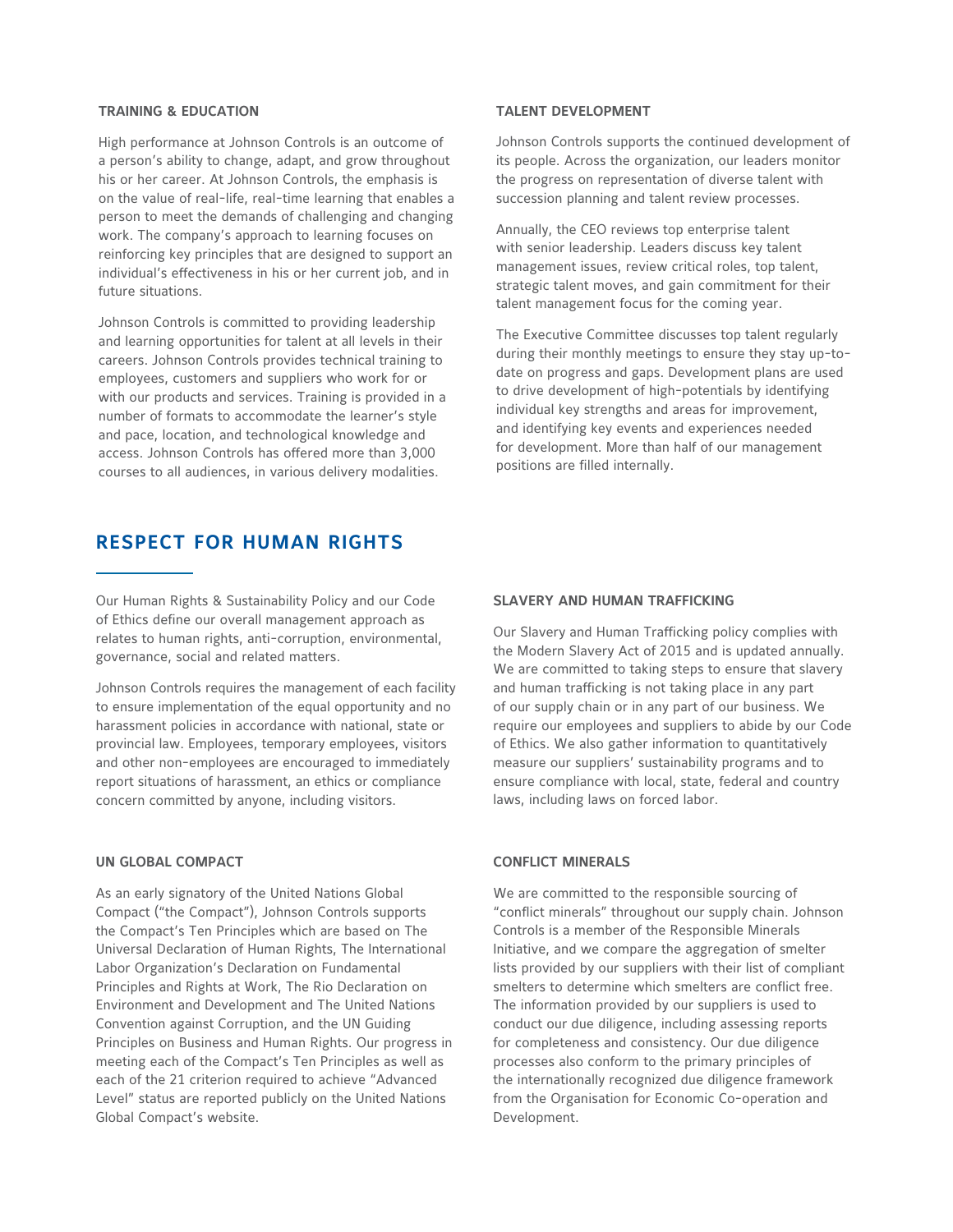# **BRIBERY AND CORRUPTION ISSUES**

## **CODE OF ETHICS & ANTI-CORRUPTION POLICY**

Throughout our history, Johnson Controls has conducted business with integrity. Our dedication improves our long-term business performance, reputation, productivity, and employee retention. Values First, the Johnson Controls Code of Ethics applies to everyone at Johnson Controls – including the Board of Directors, company officers, employees, agents and contract workers.

The Johnson Controls Code of Ethics is translated into 26 languages and provides specific guidance on the behaviors that allow us to implement our culture globally. Compliance with our Code of Ethics and our Anti-Corruption Policy is a condition of employment.

Johnson Controls trains its employees on a variety of anti-corruption and related matters, including the Foreign Corruption Practice Protection Act, antibribery, conflicts of interest, statements from our Code of Ethics and our Code of Ethics more broadly. All online management-level employees must complete an annual ethics certification which requires completion of the ethics training module and a review of the Code of Ethics. Employees for whom certification is not required must demonstrate that they know and understand the Code of Ethics as part of their orientation and as part of their annual job appraisals.

Each year since we launched the online ethics training in 2001, our number of participants has grown and we have achieved 100 percent compliance with the training and certification requirements. In addition, all managers are assigned a quarterly "Values in Action" training which requires them to hold a discussion session with their team based on prescribed scenarios that pose a variety of ethical dilemmas. All scenarios are based on cases from the Johnson Controls Integrity Helpline or risks identified through internal audit or management review.

All training campaigns require a minimum completion rate of 90% enterprise-wide. In FY18, we closed the annual campaign at 97% completion and the average completion rate for the quarterly Values in Action was 94%.

## **OUR VALUES**

#### **INTEGRITY FIRST**

We promise honesty and transparency. We uphold the highest standards of integrity and honor the commitments we make.

## **CUSTOMER DRIVEN**

We win when our customers win. Our long-term strategic relationships provide unique insights and the ability to deliver exceptional customer experiences and solutions.

## **FUTURE FOCUSED**

Our culture of innovation and continuous improvement drives us to solve today's challenges while constantly asking "What's next?"

## **ONE TEAM**

We are one team, dedicated to working collaboratively together to create the purposeful solutions that propel the world forward.

## **PURPOSE LED**

We believe in doing well by doing good and hold ourselves accountable to make the world a better place through the solutions we provide, our engagement in society, the way we do business, and our commitment to protect people and the environment.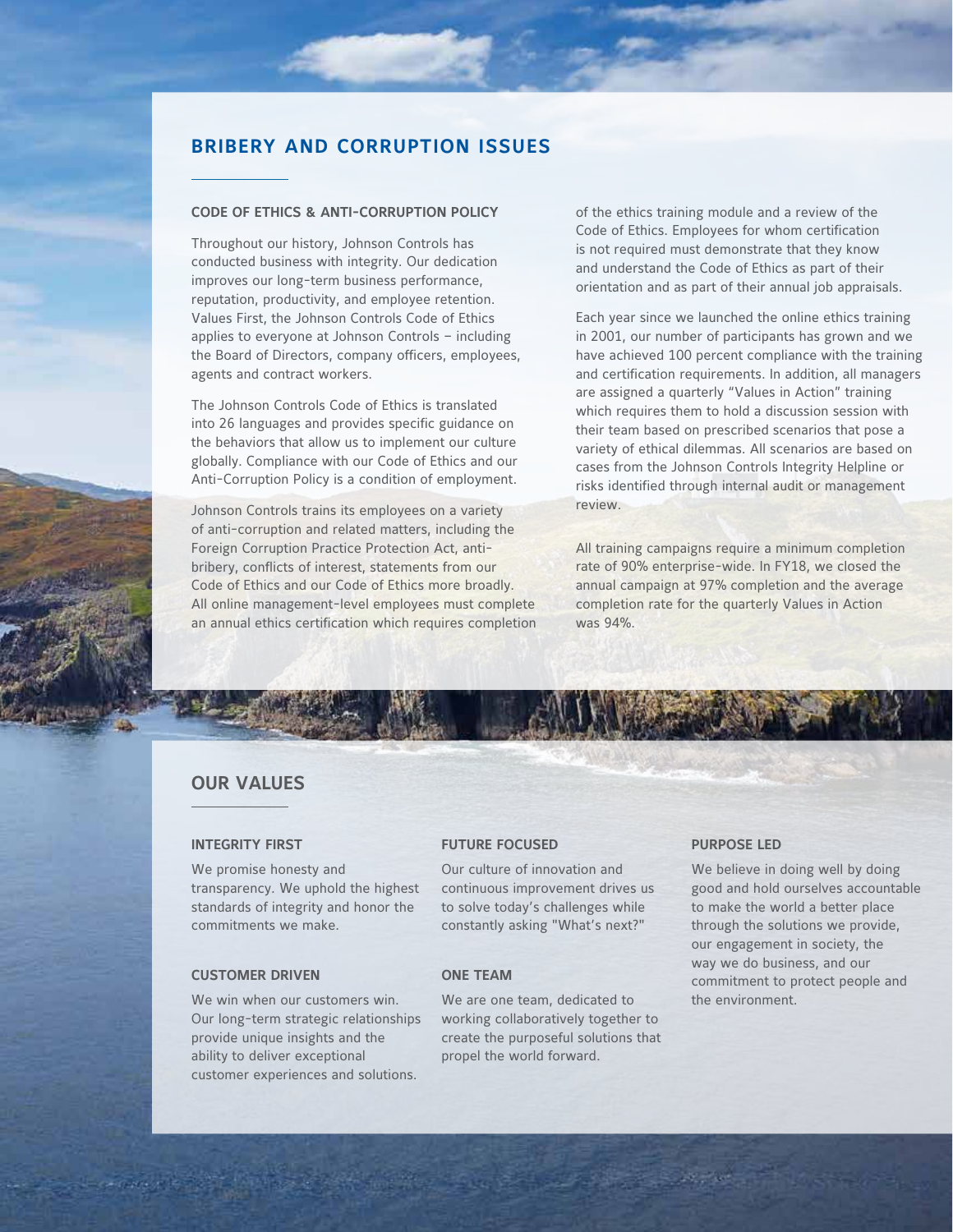# **2025 SUSTAINABILITY STRATEGY**

• Integrate sustainable design for products and services identified to

GOALS BY 2025 PROGRESS BY END OF FY18



# SOLUTIONS

Provide increasingly sustainable products and services



PEOPLE Foster a culture of sustainability that engages people who want to make a difference

PARTNERSHIPS Lead in global sustainability partnerships

| products and services identified to<br>have the highest environmental and<br>social impact                | • Introduced the York YZ Magnetic Bearing Centrifugal Chiller, the<br>world's most-efficient low-global warming potential line of<br>centrifugal chillers<br>• Since January 2000, performance contracting projects have resulted<br>in a reduction of more than 27.9 million metric tons CO2e                                                                                              |  |  |  |  |
|-----------------------------------------------------------------------------------------------------------|---------------------------------------------------------------------------------------------------------------------------------------------------------------------------------------------------------------------------------------------------------------------------------------------------------------------------------------------------------------------------------------------|--|--|--|--|
|                                                                                                           | PROGRESS BY END OF FY18                                                                                                                                                                                                                                                                                                                                                                     |  |  |  |  |
| <b>GOALS BY 2025</b>                                                                                      |                                                                                                                                                                                                                                                                                                                                                                                             |  |  |  |  |
| Volunteer 2.5 million hours on<br>20,000 projects                                                         | · In FY18, 3,850 employees volunteered 28,800 hours, bringing our<br>total volunteer hours to 1.7 million                                                                                                                                                                                                                                                                                   |  |  |  |  |
| Alignment of 80% volunteer<br>$\bullet$<br>activities with the UN Sustainable<br>Development Goals (SDGs) | • Aligned 88% of our employee volunteer activities to the SDGs by end<br>of FY18                                                                                                                                                                                                                                                                                                            |  |  |  |  |
| Establish employee engagement<br>$\bullet$<br>groups globally                                             | • Sustainability employee group established at global headquarters in<br>Glendale with global launch in Q1 FY19                                                                                                                                                                                                                                                                             |  |  |  |  |
| Integrate the sustainability strategy<br>$\bullet$<br>with recruitment                                    | • Sustainability integrated into recruitment and new employee materials                                                                                                                                                                                                                                                                                                                     |  |  |  |  |
|                                                                                                           |                                                                                                                                                                                                                                                                                                                                                                                             |  |  |  |  |
| <b>GOALS BY 2025</b>                                                                                      | <b>PROGRESS BY END OF FY18</b>                                                                                                                                                                                                                                                                                                                                                              |  |  |  |  |
| Increase our impact by leading in at<br>$\bullet$<br>least three global partnerships                      | Exceeded target by leading in five major strategic sustainability<br>partnerships:<br>Sustainable Energy for All (SEforALL)<br>Cooling for All<br>$\bullet$<br>Responsible Battery Coalition<br>• Global Battery Alliance<br>• Memorandum of Understanding signed with the China Green<br>University Network, the China Association of Building Energy<br>Efficiency and Tongji University. |  |  |  |  |

• Product inventory and impact analysis in initial stages



PERFORMANCE Improve our performance to meet stakeholder needs and track progress towards our sustainability vision and goals

**GOVERNANCE** Demonstrate our commitment from the top

leadership

| <b>GOALS BY 2025*</b>                                                                                | <b>PROGRESS BY END OF FY18</b>                                                                                                                                                      |  |  |  |  |
|------------------------------------------------------------------------------------------------------|-------------------------------------------------------------------------------------------------------------------------------------------------------------------------------------|--|--|--|--|
| Greenhouse gases: 25% intensity<br>$\bullet$<br>reduction                                            | • 100% off-set of Buildings GHG emissions for major sites in United<br>States with Renewable Energy Certificates (RECs)                                                             |  |  |  |  |
| Energy: 25% intensity reduction                                                                      | Launched renewable energy strategy initiative in United States<br>$\bullet$<br>Exceeded annual 2.5% reduction goal for FY18 for energy and<br>$\bullet$<br>greenhouse gas intensity |  |  |  |  |
| Water: 10% reduction at water-<br>stressed locations                                                 | Implemented best practices and water savings efforts at<br>$\bullet$<br>water stressed locations                                                                                    |  |  |  |  |
| Waste: 25% of manufacturing<br>$\bullet$<br>locations landfill-free                                  | • Achieved Zero Landfill Certification in seven facilities, bringing the<br>total to 17 facilities                                                                                  |  |  |  |  |
| Safety: 25% reduction in recordable<br>safety incidents                                              | • 10.7% reduction in Total Recordable Incident Rate from FY17                                                                                                                       |  |  |  |  |
| Diverse spend: increase diverse<br>$\bullet$<br>supplier spend at a rate exceeding<br>revenue growth | • Met goal for FY18 with increased diverse spend at 6.12%, which<br>exceeded our revenue growth rate                                                                                |  |  |  |  |
|                                                                                                      |                                                                                                                                                                                     |  |  |  |  |



#### GOALS BY 2025 PROGRESS BY END OF FY18 Formalize the sustainability governance process: • Executive Committee review of goals and performance • Disclose climate-related risks in financial reporting • New policies/ practices to maintain • Development and launch of new 2025 Sustainability Strategy • Committed to adopt science-based targets within the next 2 years (aligning with a two degree strategy by 2030) • Integrated sustainability metrics into executive goals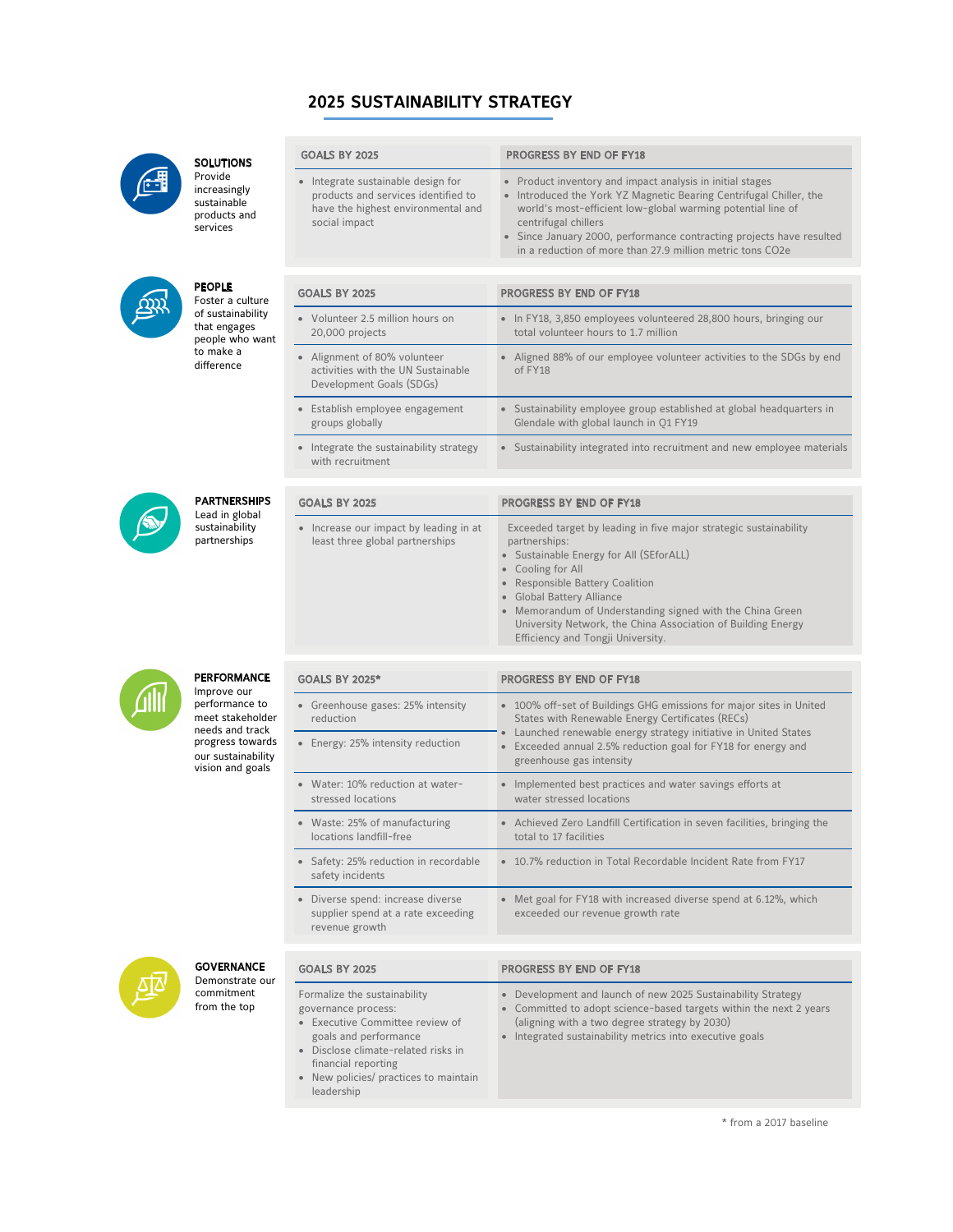# **WE ARE HONORED TO BE RECOGNIZED**









**STOXX** Global ESG Leaders Global ESG Leaders



Fortune Magazine, 2018



TH SENIOUS Euronext Vigeo Eiris<br>
FTSE4Good Index Series The Series World 120 and U.S. 50 UN Global Compact 100 Index<br>
TEC Purcell Environment FTSE Russell Environment Opportunities 100 Index FTSE Russell Environment Opportunities 100 Index **FTSE4Good Index Series** 







**MSCI**<sup></sup>

MSCI Socially Responsible Indexes, MSCI Socially Responsible Indexes



UN Global Compact 100 Index



On behalf of the Directors

/s/ George R. Oliver George R. Oliver Chairman and Chief Executive Officer January 8, 2019

/s/ Jürgen Tinggren Jürgen Tinggren Director

Disclaimer: The information in the Johnson Controls Non-Financial Disclosure Report is shared based on the best available data at publication. In some cases, data is estimated. Johnson Controls cautions that our statements with respect to current and future potential implications of corporate social responsibility and sustainability topics are subject to numerous important risks, uncertainties, assumptions and other factors, some of which are beyond Johnson Controls' control, which could cause Johnson Controls' actual results and business implications to differ materially from those expressed or implied by the information in this report.

The non-financial statements have been prepared in United States dollars ("USD"). Unless otherwise indicated, references to 2018 and 2017 are to Johnson Control's financial years ending September 30, 2018 ("fiscal 2018") and 2017 ("fiscal 2017"), respectively.



Johnson Controls International plc, One Albert Quay, Cork, Ireland T12 X8N6 Call: +353 21 423 5000